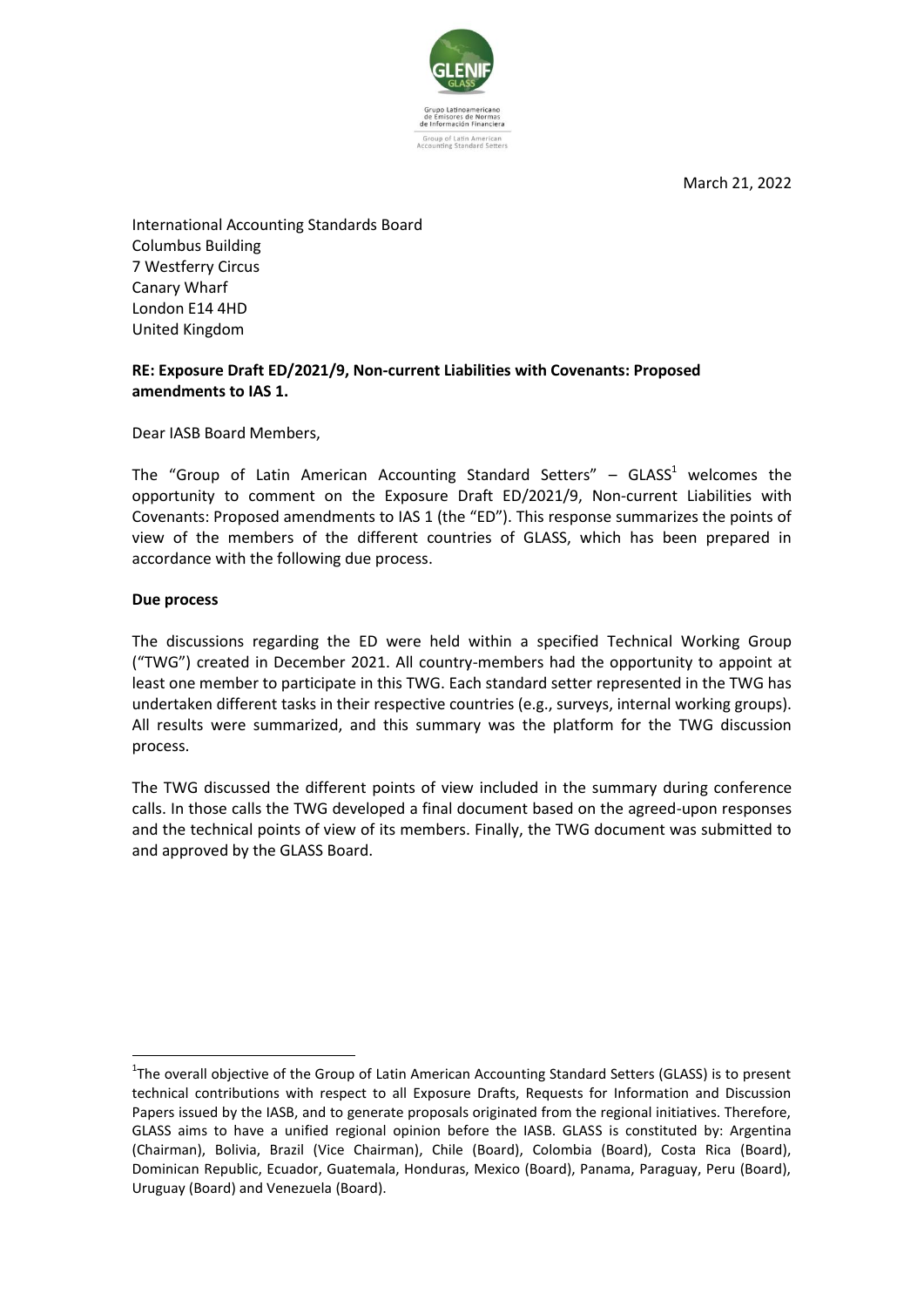

### **Overall Comments**

While GLASS agrees with the clarifications made in the ED to assert that the conditions with which an entity must comply within twelve months after the reporting period have no effect on whether an entity has, at the end of the reporting period, a right to defer settlement of a liability for at least twelve months after the reporting period, in general, we do not believe that the suggested separate presentation in the statement of financial position of the noncurrent liabilities for which covenants are required within 12 months is appropriate, especially given the existing guidelines and definitions of IAS 1, *Presentation of Financial Statements*.

Certain jurisdictions within GLASS have also pointed out a potential overlap between the additional disclosures required under the proposal and the existing risk disclosures (especially those relating to liquidity risk) that are already in essence part of IFRS 7, *Financial Instruments: Disclosures*.

Detailed information and observations from GLASS on the overall comments referred to above are included further below in the specific responses.

### **Specific Comments**

Attached please find our specific responses to the questions presented in the ED.

### **Contact**

If you have any questions about our comments, please contac[t glenif@glenif.org](mailto:glenif@glenif.org) .

Sincerely yours

**Jorge José Gil** President Group of Latin American Accounting Standard Setters (GLASS)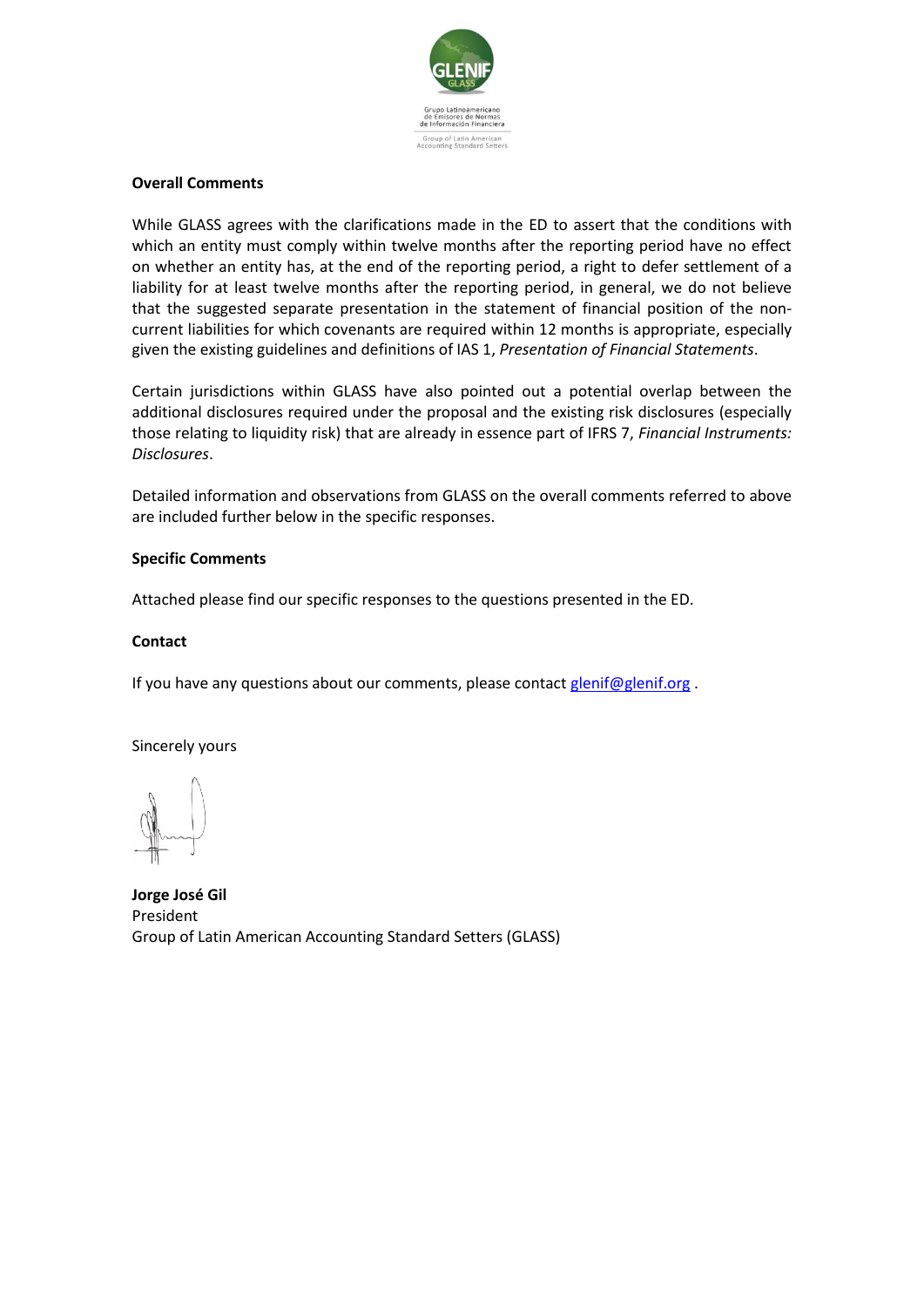

# **Group of Latin American Accounting Standard Setters (GLASS)**

## **GLASS Comment letter on the Exposure Draft ED/2021/9, Non-current Liabilities with Covenants: Proposed amendments to IAS 1**

## *Question 1 - Classification and disclosure (paragraphs 72B and 76ZA (b))*

*The Board proposes to require that, for the purposes of applying paragraph 69(d) of IAS 1, specified conditions with which an entity must comply within twelve months after the reporting period have no effect on whether an entity has, at the end of the reporting period, a right to defer settlement of a liability for at least twelve months after the reporting period. Such conditions would therefore have no effect on the classification of a liability as current or non-current. Instead, when an entity classifies a liability subject to such conditions as non-current, it would be required to disclose information in the notes that enables users of financial statements to assess the risk that the liability could become repayable within twelve months, including:*

- *(a) the conditions (including, for example, their nature and the date on which the entity must comply with them);*
- *(b) whether the entity would have complied with the conditions based on its circumstances at the end of the reporting period; and*
- *(c) whether and how the entity expects to comply with the conditions after the end of the reporting period.*

*Paragraphs BC15–BC17 and BC23–BC26 of the Basis for Conclusions explain the Board's rationale for this proposal.*

*Do you agree with this proposal? Why or why not? If you disagree with the proposal, please explain what you suggest instead and why.*

### **Responses:**

GLASS agrees with the clarifications made in the ED, including the assertion made that the conditions with which an entity must comply within twelve months after the reporting period have no effect on whether an entity has, at the end of the reporting period, a right to defer settlement of a liability for at least twelve months after the reporting period, which in our view are appropriate.

Supporting the abovementioned conclusion certain jurisdictions within GLASS noted that (i) this conclusion seems more consistent with the overall classification principle that liabilities are classified as current or non-current on the basis of the rights and obligations that exist at the end of the reporting period and is also consistent with the principles set forth by IAS 10, *Events after the Reporting Period*; and (ii) this direction suggested by the Board can also prevent the entity from improperly classifying a liability as non-current in situations where there is evidence or indicative that fulfilment of the conditions agreed within the following twelve months on the specified contractual date is expected to be achieved.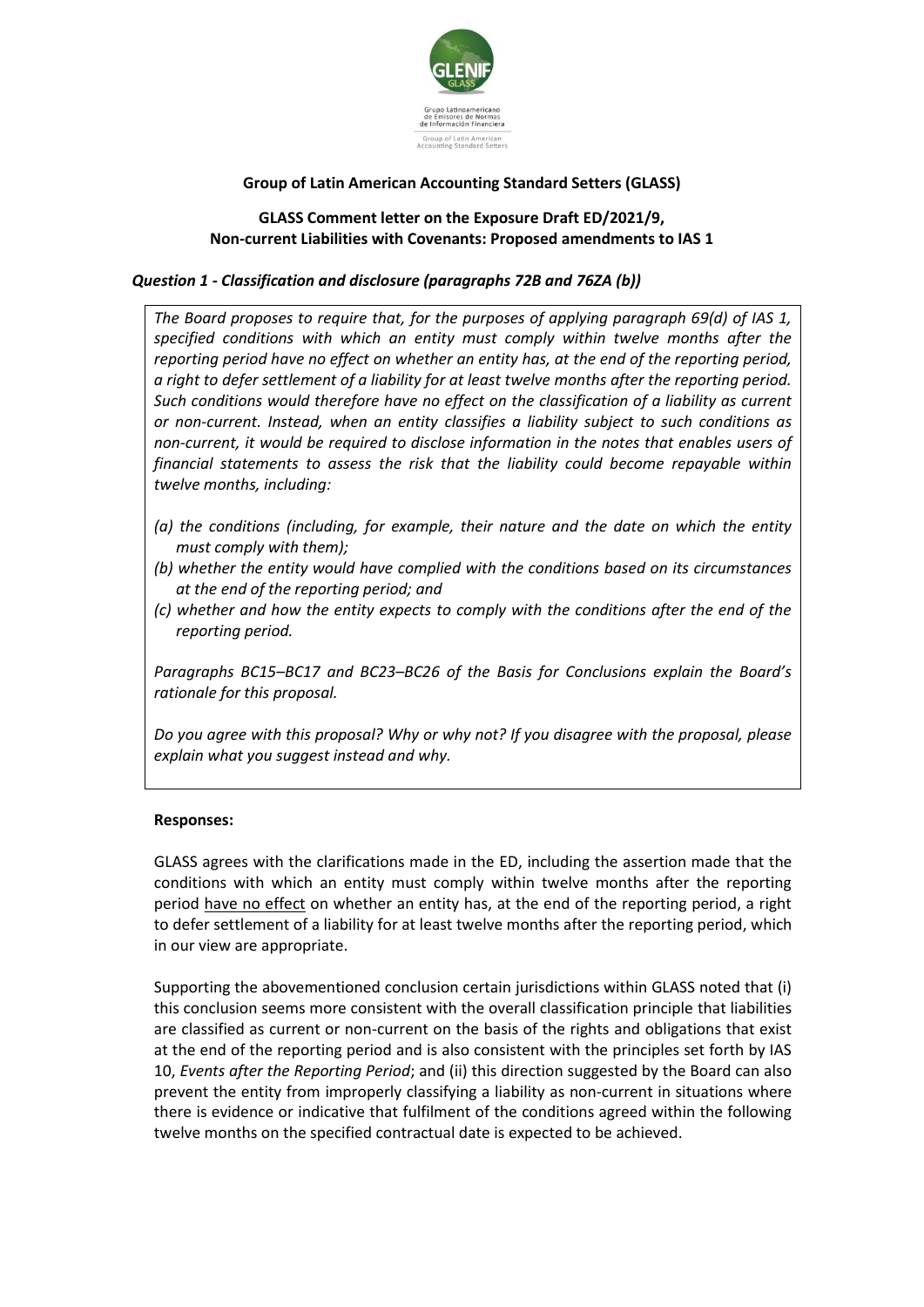

As it relates to the suggested additional disclosures, GLASS believes that while such disclosures provide relevant information for the users of the financial statements, those are in essence part of the general requirements of IFRS 7 (i.e., paragraphs 31 and 32 and the discussion on liquidity risk on paragraph B10A). As such, the more specific and granular requirements provided by the ED including (i) the conditions; (ii) whether the entity would have complied with those conditions based on its circumstances at the end of the reporting period; and (iii) whether and how the entity expects to comply with the conditions after the end of the reporting period would, in GLASS's view, be better presented as amendments to IFRS 7 rather than IAS 1.

We also refer to the example provided on the IFRS Practice Statement 2 - Making Materiality Judgments (paragraphs 81 through 83), which in our view is complementary to the IFRS 7 discussion, especially regarding the nature of the disclosures for covenants.

## *Question 2 - Presentation (paragraph 76ZA(a))*

*The Board proposes to require an entity to present separately, in its statement of financial position, liabilities classified as non-current for which the entity's right to defer settlement for at least twelve months after the reporting period is subject to compliance with specified conditions within twelve months after the reporting period.*

*Paragraphs BC21–BC22 of the Basis for Conclusions explain the Board's rationale for this proposal.*

*Do you agree with this proposal? Why or why not? If you disagree with the proposal, do you agree with either alternative considered by the Board (see paragraph BC22)? Please explain what you suggest instead and why.*

### **Responses:**

In GLASS's opinion the separate presentation in the statement of financial position does not seem necessary and that addressing the additional circumstances and/or risks relating to such non-current liabilities subject to covenants within 12 months from the reporting date on extended disclosures in the footnotes to the financial statements would be more appropriate. As such, GLASS does not agree with the proposal to require an entity to present separately, in its statement of financial position, liabilities classified as non-current for which the entity's right to defer settlement for at least twelve months after the reporting period is subject to compliance with specified conditions within twelve months after the reporting period.

In our view, separate presentation for such liabilities would create an inconsistency with other financial instruments, such as financial assets and other financial liabilities classified as current or non-current. GLASS also notes that there are existing guidance and requirements set forth by IAS 1 which are sufficient for assessing aggregation or disaggregation of items in the statement of financial position on the basis of their relevance and similarities (or lack thereof), especially as it relates to paragraphs 7, 29 through 31 and 57 through 59.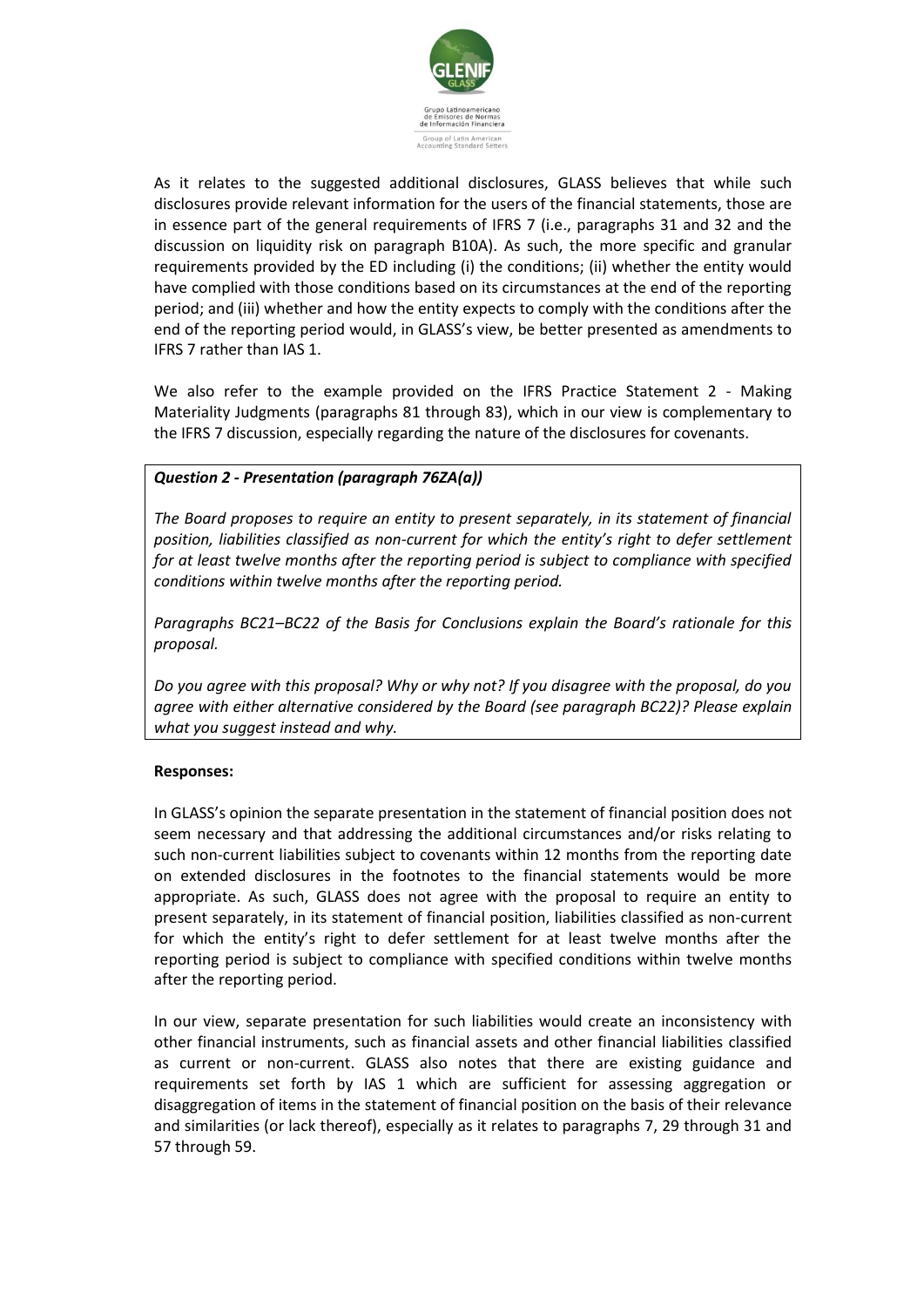

We also point out the IFRIC discussion on the matter of whether supply chain financing arrangements merit separate presentation (IFRIC tentative agenda decision on Supply Chain Financing Arrangements - Reverse Factoring), in which it was concluded that in assessing whether to present such liabilities separately (including whether to disaggregate trade and other payables), an entity considers the amounts, nature and timing of those liabilities as well as whether the terms of liabilities that are part of the arrangement are substantially different from the terms of the entity's trade payables that are not part of the arrangement.

Such decision conveys a view in a similar discussion that separate presentation would assume terms and conditions that are "substantially different" from the line item that includes the remaining transactions presented. As the term "substantially different" is not defined under IFRS, we consider similar guidance in accounting literature that provides a basis for our conclusion. Consistent with the IASB staff (views provided on the October 2019 staff meeting for the IBOR Reform and its Effects on Financial Reporting project, where a topic "how to determine whether a modification is substantial" had been included in the agenda), determining whether the terms of a financial liability are substantially different from a qualitative perspective depends on the specific facts and circumstances that apply to each case and may vary from jurisdiction, product types and agreements, among others. Also, according to the IASB staff, a modification deemed substantial would be one that results in "a significant value transfer and/or a new underwriting/pricing assessment of the financial instrument, including the following examples: (a) modifications to the currency in which the financial instrument is denominated; (b) a significant extension of the maturity date; (c) modifications to a floating-rate financial instrument so that if becomes a fixed-rate financial instrument; and (d) modifications to contractual cash flows that would cause a financial asset that previously passed the solely payments of principle and interest (SPPI) assessment to fail that assessment because of the modifications".

The abovementioned examples of "substantially different" terms and conditions of financial liabilities are more significant than those that are under discussion in this ED. It could also raise the question on whether other terms and conditions that typically apply to such financing liabilities could be deemed equally or more significant to users of financial statements to the point of also deeming separate presentation (bearing in mind that the entities may have different profile of primary users with different concerns that may value one aspect or another relating to debt, such as different interest rates, currency in which the financial liability is denominated, guarantees, among others) and, in light of the guidance provided by the ED, would be obscured by the emphasis included in the presentation in the statement of financial position to other terms and conditions empirically determined to be separate by the standard (the non-current liabilities subject to covenants required for within 12 months after the reporting period).

As such, it was pointed out that to prescribe separate presentation would be to establish a rule and not a principle in IFRS, which goes against the philosophy of basing IFRS standards on principles. The proposed amendments should state that, if the loan is significant and there is a possibility of defaulting in the future, the guidance in IAS 1 should be followed to determine whether the loan has substantially different terms and conditions that warrant separate presentation in the statement of financial position. In other words, the modifications should refer to the principles in IAS 1 and not establish a rule.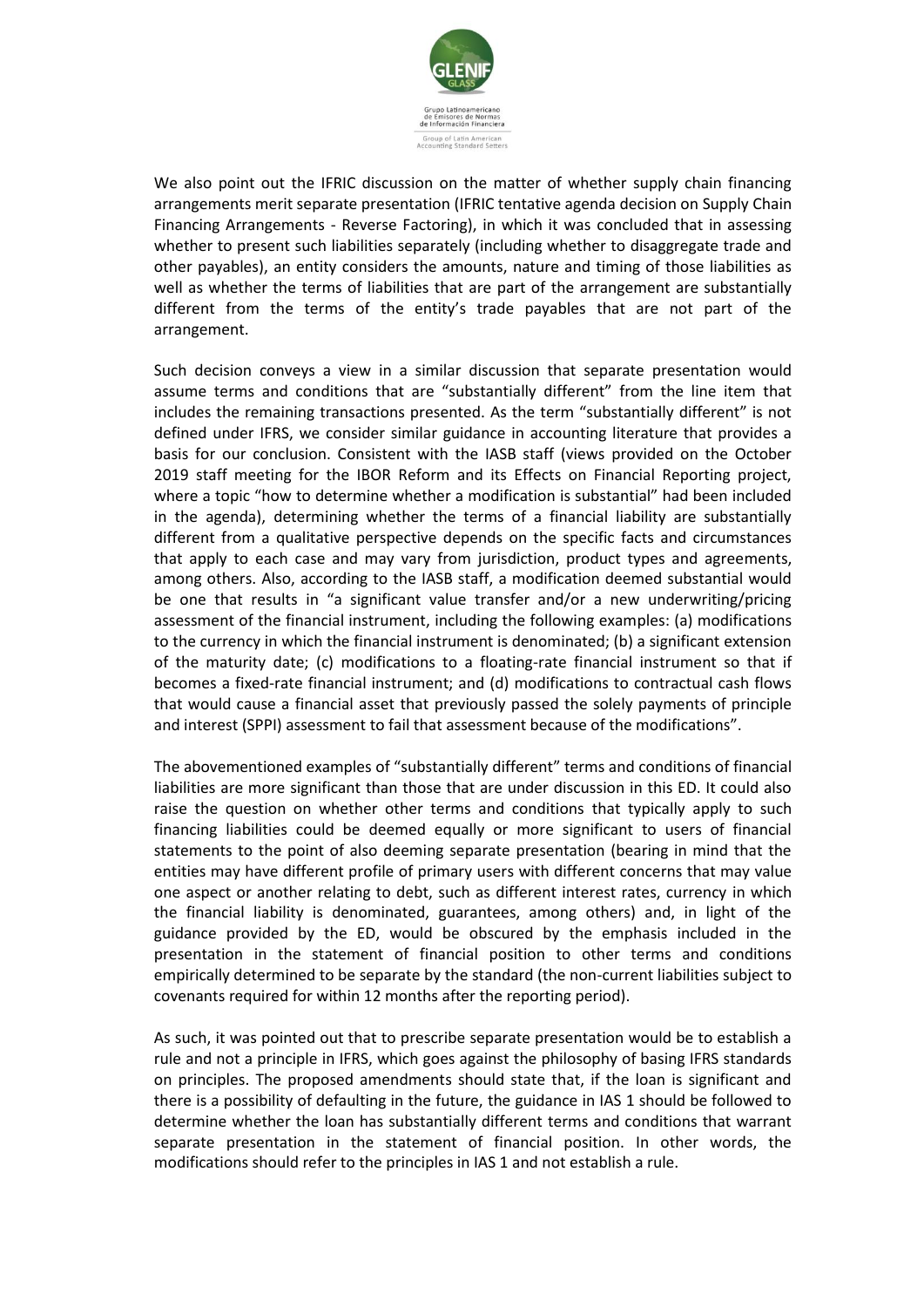

### *Question 3 - Other aspects of the proposals*

*The Board proposes to:*

- *(a) clarify circumstances in which an entity does not have a right to defer settlement of a liability for at least twelve months after the reporting period for the purposes of applying paragraph 69(d) of IAS 1 (paragraph 72C);*
- *(b) require an entity to apply the amendments retrospectively in accordance with IAS 8 Accounting Policies, Changes in Accounting Estimates and Errors, with earlier application permitted (paragraph 139V); and*
- *(c) defer the effective date of the amendments to IAS 1, Classification of Liabilities as Current or Non-current, to annual reporting periods beginning on or after a date to be decided after exposure, but no earlier than 1 January 2024 (paragraph 139U).*

*Paragraphs BC18–BC20 and BC30–BC32 of the Basis for Conclusions explain the Board's rationale for these proposals.*

*Do you agree with these proposals? Why or why not? If you disagree with any of the proposals, please explain what you suggest instead and why.*

### **Responses:**

While we draw attention to the responses provided in the previous questions, we agree with the proposed clarification specified in 3(a) above. We also agree with the proposal in 3(b) above since this allows a more consistent and uniform presentation in the periods reported. However, in our opinion there may be circumstances associated with such liabilities in prior years that may lead the entities to the conclusion that retroactive application may be impracticable (such as those discussed on paragraph 5 of IAS 8). Finally, we agree with the proposal in 3(c) above as this would allow preparers more time to ensure all necessary adjustments in processes and controls are properly made.

### *Other matters: Application of paragraphs 74 through 76 of IAS 1:*

While we are aware that this is a narrow scope project and the abovementioned paragraphs are not part of the consultation, we would like to use the opportunity to refer to a disagreement that certain jurisdictions within GLASS have with the guidelines for the presentation of a liability as current when the entity breaches a covenant, but the lender has agreed after the reporting period and before the authorisation of the financial statements for issue, not to demand payment as a consequence of the breach. This is defined in paragraphs 74 through 76 of IAS 1.

In GLASS's view, as the project discusses aspects relating to financial liabilities subject to covenants, this would be a good opportunity to initiate a project to redeliberate whether the application of the aforementioned paragraphs as currently stated in the standard provides a true and fair presentation of the economic substance to the transactions reported, especially since given the jurisdictions observation that in practice, the